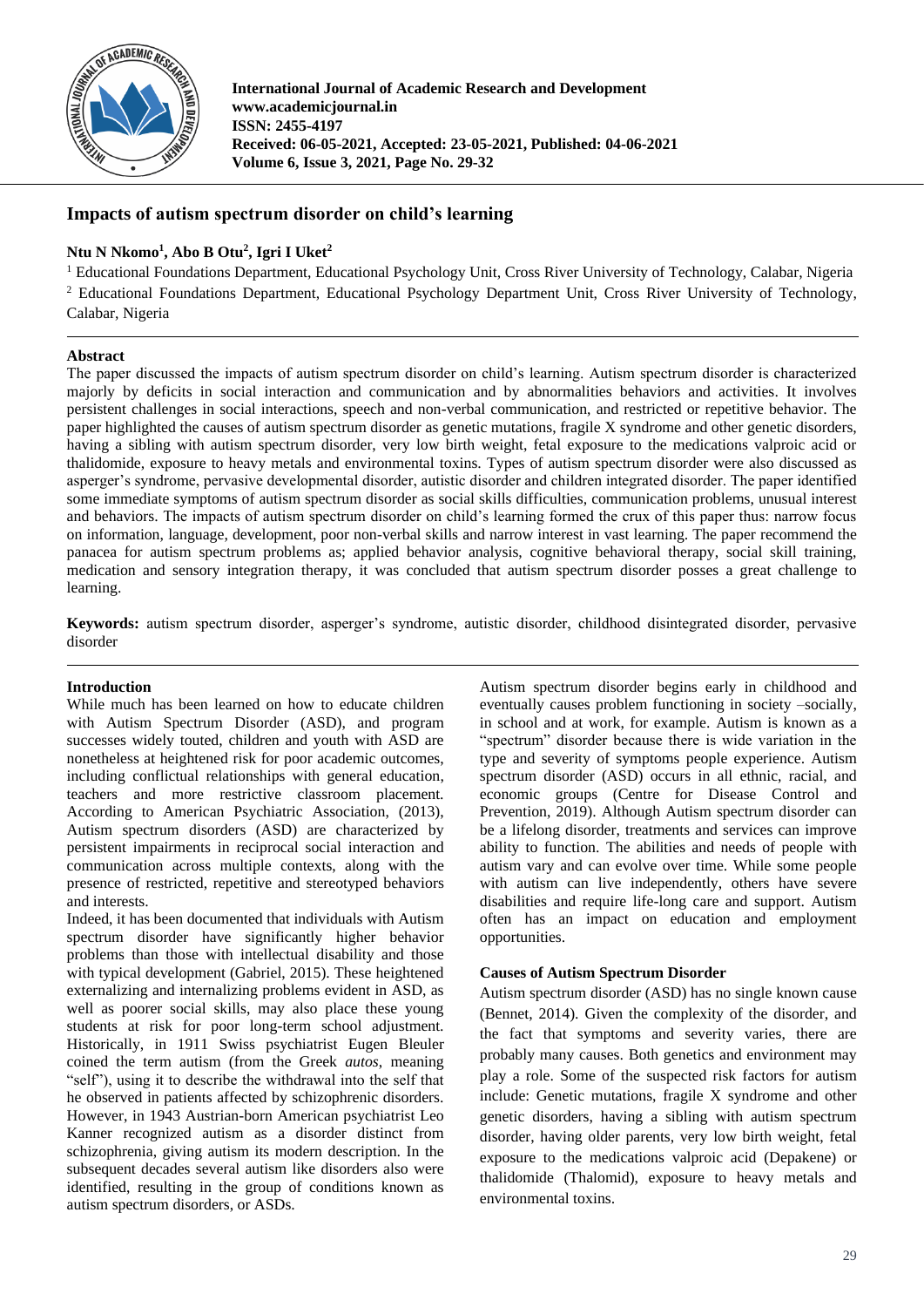### **Types of Autism spectrum disorder**

These types use to be diagnosed individually by differences and intensity of symptoms:

- 1. Asperger's syndrome: This is on the milder end of autism spectrum. A person with Aspergers may be very intelligent and able to handle their daily life. They maybe really focused on topics that interest them and discuss them nonstop. But they have a much harder time socially.
- 2. Pervasive developmental disorder, not otherwise specified (PDD-NOS): It refers to the group of disorders characterized by delays in the development of socialization and communication skills. This mouthful of a diagnosis included most children whose autism was more severe than Asperger's syndrome, but not as severe as autistic disorder.
- 3. Autistic disorder: This older term is further along the autism spectrum than Asperger's and PPD-NOS. It includes the same types of symptoms, but at a more intense level.
- 4. Childhood disintegrative disorder: This was the rarest and most severe part of spectrum. It described children who develop normally and then quickly lose many social, language, and mental skills, usually between ages 2 and 4. Often these children also develop a seizure disorder.

In 2013, the Diagnostic and statistical Manual of Mental Disorders (DSM-5) revised these classifications. All types of autism are now merged into a single diagnosis of autism spectrum disorder (ASD).

## **Signs of Autism spectrum disorder**

Children with autism spectrum disorder (ASD) might show the following signs according to Medical Research Council of America (MRCA, 2004).

- Not respond to their name by 12 months of age.
- Not point at objects to show interest (point at an airplane flying over) by 14 months.
- Not play "pretend" games (pretend to "feed" a doll) by 18 months.
- Avoid eye contact and want to be alone.
- Have trouble understanding other people's feelings or talking about their own feelings.
- Have delayed speech and language skills.
- Repeat words or phrases over and over (echolalia).
- Give unrelated answers to questions.
- Get upset by minor changes.
- Have obsessive interests.
- Flap their hands, rock their body, or spin in circles.
- Have unusual reactions to the way things sound, smell, taste, look, or feel.

### **Symptoms of Autism spectrum disorder**

ASD begins before the age of 3 and last throughout a person's life, although symptoms may improve over time (MRCA, 2004). In others, symptoms may not show up until 24 months or later. Some children with an ASD seem to develop normally until around 18 to 24 months of age and then they stop gaining new skills, or they lose the skills they once had. Studies have shown that one third to half of parents of children with an ASD noticed a problem before their child's first birthday, and nearly 80%–90% saw problems by 24 months of age. The following are some

symptoms of Autism Spectrum Disorder.

#### **1. Social Skill difficulties**

Social skills are one of the most common symptoms in all of the types of ASD. People with an ASD do not have just social "difficulties" like shyness. The social issues they have cause serious problems in everyday life. Typical infants are very interested in the world and people around them. By the first birthday, a typical toddler interacts with others by looking people in the eye, copying words and actions, and using simple gestures such as clapping and waving "bye bye". Typical toddlers also show interests in social games like peek-a-boo and pat-a-cake. But a young child with an ASD might have a very hard time learning to interact with other people (Bennet, 2014).

Some children with an ASD might not be interested in other people at all. Others might want friends, but not understand how to develop friendships. Many children with an ASD have a very hard time learning to take turns and share much more so than other children. This can make other children not want to play with them. Children with an ASD might have problems with showing or talking about their feelings. They might also have trouble understanding other people's feelings. Many people with an ASD are very sensitive to being touched and might not want to be held or cuddled. Self-stimulatory behaviors (e.g., flapping arms over and over) are common among people with an ASD. Anxiety and depression also affect some people with an ASD. All of these symptoms can make other social problems even harder to manage. Examples of social issues related to ASD include:

- Does not respond to name by 12 months of age
- Avoids eye-contact
- **•** Prefers to play alone
- Does not share interests with others
- Only interacts to achieve a desired goal
- Has flat or inappropriate facial expressions
- Does not understand personal space boundaries
- Avoids or resists physical contact
- Is not comforted by others during distress
- Has trouble understanding other people's feelings or talking about own feelings.

#### **2. Communication problems**

Children with ASD often have difficulties in communication (World Health Organization, 2016). Children with ASD might say "I" when they mean "you," or vice versa. Their voices might sound flat, robot-like, or high-pitched. Children with an ASD might stand too close to the person they are talking to, or might stick with one topic of conversation for too long. They might talk a lot about something they really like, rather than have a back-and-forth conversation with someone. Some children with fairly good language skills speak like little adults, failing to pick up on the "kid-speak" that is common with other children.

Some children repeat what others say, a condition called echolalia. The repeated words might be said right away or at a later time. For example, if you ask someone with ASD, "Do you want some juice?" he or she might repeat "Do you want some juice?" instead of answering your question. Although many children without an ASD go through a stage where they repeat what they hear, it normally passes by three years of age. Some children with an ASD can speak well but might have a hard time listening to what other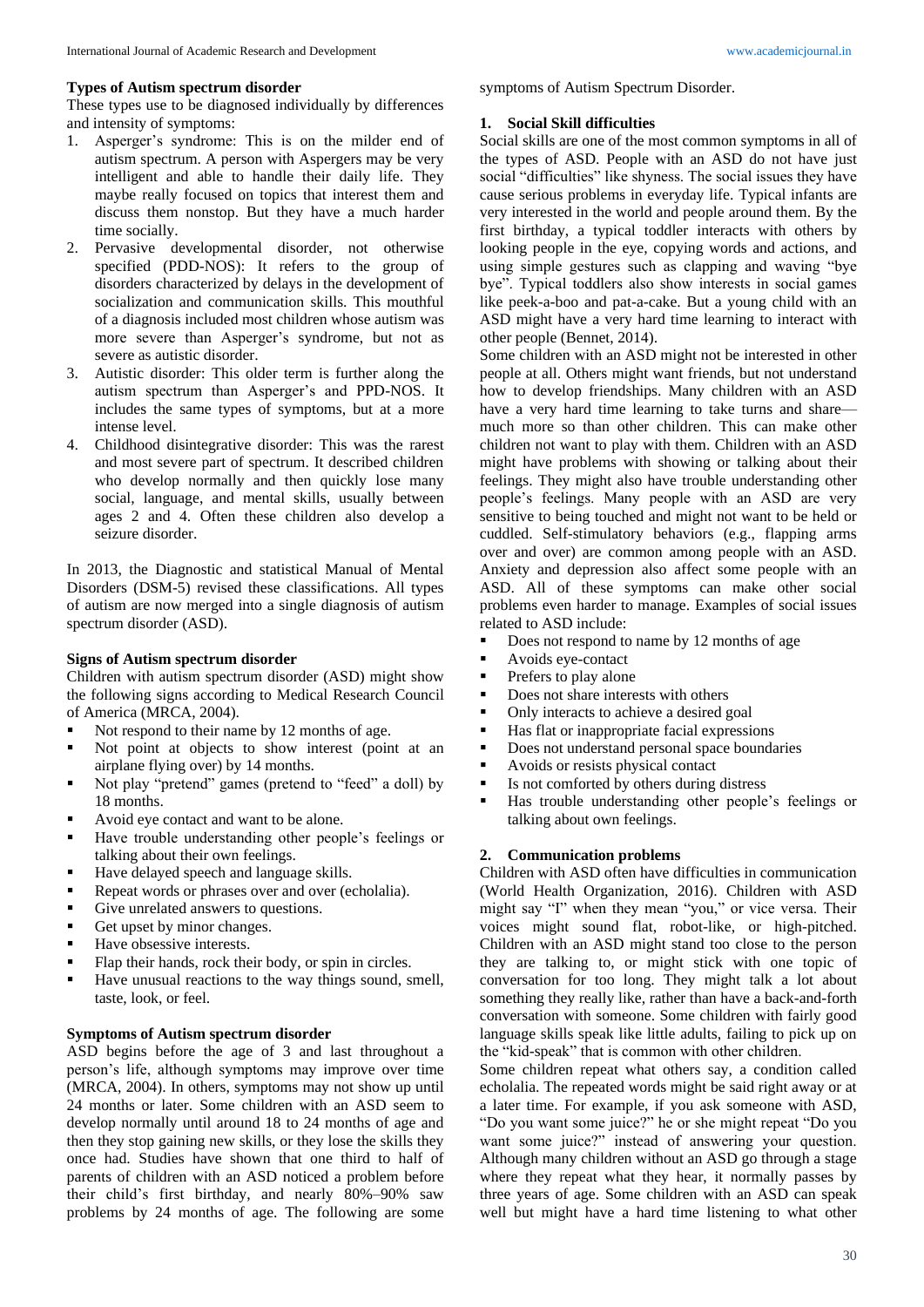# people say.

Children with ASD has different communication skills. Some children can speak well. Others can't speak at all or only very little. About 40% of children with an ASD do not talk at all. About 25%–30% of children with ASD have some words at 12 to 18 months of age and then lose them. Others might speak, but not until later in childhood. Examples of communication issues related to ASD:

- Delayed speech and language skills.
- Repeats words or phrases over and over (echolalia).
- Reverses pronouns (e.g., says "you" instead of "I").
- Gives unrelated answers to questions.
- Does not point or respond to pointing.
- Uses few or no gestures (e.g., does not wave goodbye).
- Talks in a flat, robot-like, or sing-song voice.
- Does not pretend in play (e.g., does not pretend to "feed" a doll).
- Does not understand jokes, sarcasm, or teasing.

#### **3. Unusual Interests and Behaviors**

Children with ASD often thrive on routine. A change in the normal pattern of the day—like a stop on the way home from school—can be very upsetting to people with ASD. They might "lose control" and have a "melt down" or tantrum, especially if in a strange place. Some people with ASD also may develop routines that might seem unusual or unnecessary. For example, a person might try to look in every window he or she walks by a building or might always want to watch a video from beginning to end, including the previews and the credits. Not being allowed to do these types of routines might cause severe frustration and tantrums (Bennet, 2014).

Examples of unusual interests and behaviors related to ASD:

- Lines up toys or other objects.
- Plays with toys the same way every time.
- Likes parts of objects (e.g., wheels).
- **Example 1** Is very organized.
- Gets upset by minor changes.
- Have obsessive interests.
- Has to follow certain routines.
- Flaps hands, rocks body, or spins self in circles.

# **Impacts of autism spectrum disorder (ASD) on child's learning**

One primary area where autism spectrum disorder affects children is in the area of learning. The transition to high school is a common cause of stress and anxiety, which can be intensified for pupils with ASD. Peters and Brooks (2016) focused on experiences of the transition to secondary school from the parents' perspective, and reported that factors such as anxiety, bullying, friendship and school support influenced pupils' transition to secondary school. Girls with ASD exhibited unique problems that were typically not seen among boys. This may indicate that girls with ASD need special attention from educational and health services. Pupils with ASD and other types of developmental delay are at an increased risk of a number of challenges, such as motor, sensory and social functions, which can affect their ability to work in school.

Children with autism may have average or above-average intelligence, but autism can still affect learning in a number of ways. Some of these learning difficulties can be effectively addressed, particularly with early interventions,

and in some cases, these learning difficulties are also accompanied by strengths unique to autistic children (Edmond, 2010). The following are five ways Autism spectrum disorder influences child's learning.

# **Narrow Focus**

Children with autism may be able to focus acutely on details but may lack the ability to pull back and see the big picture. With a child, this might manifest in remembering the details of a story shared but not the main idea of the story. They may struggle to summarize their own or others' ideas. One way parents and educators might address this is by putting information into a pattern to reveal the larger pattern of the information as a whole.

## **Language Development Issues**

Struggles with language are one of the main ways autism affects learning, and problems with language development and speech delays are often the first sign that a child may have autism. The National Institute on Deafness and Other Communication Disorders says that early intervention that takes into account a child's interests is one of the most effective ways to address language development issues. Parents and caregivers, as well as specialists, may participate in helping children with autism who have language delays better develop those language skills.

## **Poor Nonverbal Skills**

Often people who cannot communicate verbally compensate with nonverbal communication. Unfortunately, this may not be an option for some autistic children who might also struggle with nonverbal communication. Actions such as eye contact and gestures may be difficult for autistic children. However, as with language development, these skills can also be developed, and in some cases, parents, caregivers and professionals may work with children on developing them before verbal language issues are addressed. For some autistic children, sign language may work as an alternative to verbalization.

### **Narrow Interests**

Children with autism may be both focused and exceptionally skilled in certain areas such as mathematics or music. However, a narrow range of interests means it can be difficult to engage them in other areas of learning. These narrow and intense interests may also manifest in repetitive play or motions. Children may struggle to understand that others do not share the intensity of their interests and may not realize that they are frustrating people by asking many questions or talking about the interest extensively. However, it is possible to use these narrow interests as a jumping off point for a variety of learning opportunities. Children can research their particular interest and learn to manage how they communicate with others about it. This is also an opportunity to expand an autistic child's "big picture" skills by placing the interest in its larger context.

# **Attention Issues**

Paying attention can be a challenge for children with autism. They can be easily distracted by stimulants that barely even register for people who are not autistic ranging from the texture of their clothing to bright lights to sounds and more. They may also find it difficult to focus on information that is outside their range of interest. However, parents,